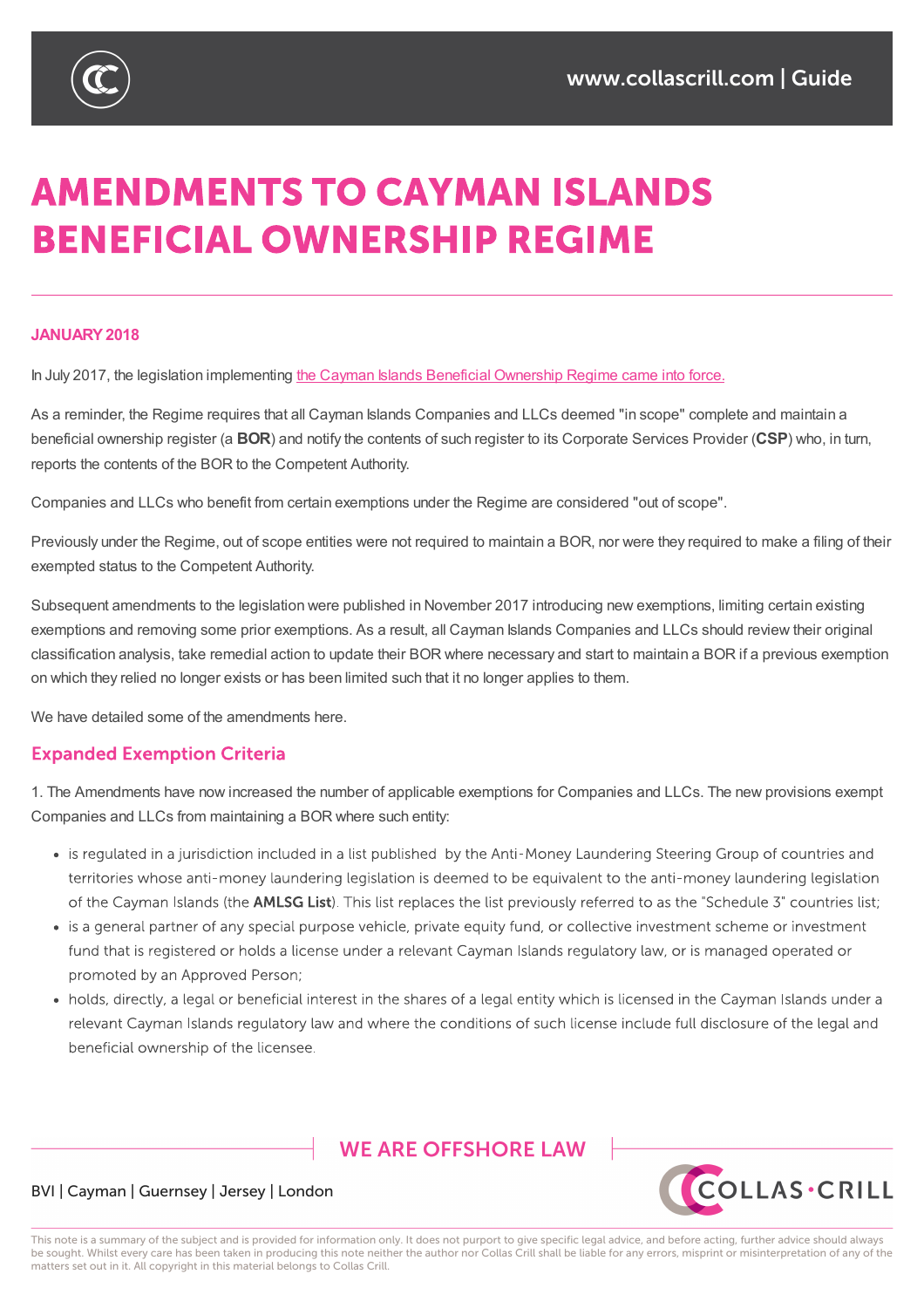

2. The additional exemptions also extend to subsidiaries of Exempted Entities, i.e. where an entity is regulated in a jurisdiction on the AMLSG List it is now considered to be out of scope, and consequently its subsidiaries (as defined in the Amendments) will also be considered out of scope of the Regime.

3. The Amendments have confirmed that Exempted Entities must provide their CSP with written confirmation of their exemption, including information detailing:

- the specific grounds of the exemption; and
- provide supplementary information necessary to evidence such exemption.

4. The CSP, on having received notice from the Exempted Entity, must now file the information pertaining to the Exempted Entity with the Competent Authority.

## **SIBL Excluded Persons no longer considered Exempted Entities**

Previously the Regime included Companies and LLCs registered as excluded persons under section 5(4) of the Securities Investment Business Law (2015 Revision) (**SIBL**) as Exempted Entities and as such they were out of scope.

The Amendments have clarified that Excluded Persons will no longer be Exempted Entities, therefore they are now required to complete and maintain a BOR and to notify the contents of the BOR to their CSP.

## **Clarification on "Approved Persons"**

Excluded Persons will no longer be an "Approved Person" for the purposes of the Regime, and therefore any Companies and LLCs having previously relied on this exemption should review their original analysis. Where no other exemption applies, any Company or LLCs will need to notify their CSP of the contents of their BOR as soon as practicable.

Clarification has been received that a Company/LLC may not conclude it is exempt solely on the basis that it has appointed an "Approved Person" to provide its registered office in the Cayman Islands.

Where a Companies and LLCs have appointed individuals who are employees of a Cayman Islands licensed manager or director firm, this will not in and of itself be enough for that entity to be considered "managed, arranged, administered, operated or promoted by an "Approved Person".

## **Important Timelines for Compliance**

The Regime provides a grace period for Companies and LLCs to implement their BOR and be fully compliant with the Regime until 30 June 2018. Reporting by CSPs to the Competent Authority has commenced, so if your entity's information is incomplete for any reason, your status may show on these reports as "Enquiries Pending". It is important therefore that all Companies and LLCs provide all relevant information to their CSP as soon as possible .

Companies and LLCs have until 30 June 2018 to implement their BOR without penalty; however after that deadline financial penalties

# **WE ARE OFFSHORE I AW**



#### BVI | Cayman | Guernsey | Jersey | London

This note is a summary of the subject and is provided for information only. It does not purport to give specific legal advice, and before acting, further advice should always be sought. Whilst every care has been taken in producing this note neither the author nor Collas Crill shall be liable for any errors, misprint or misinterpretation of any of the matters set out in it. All copyright in this material belongs to Collas Crill.